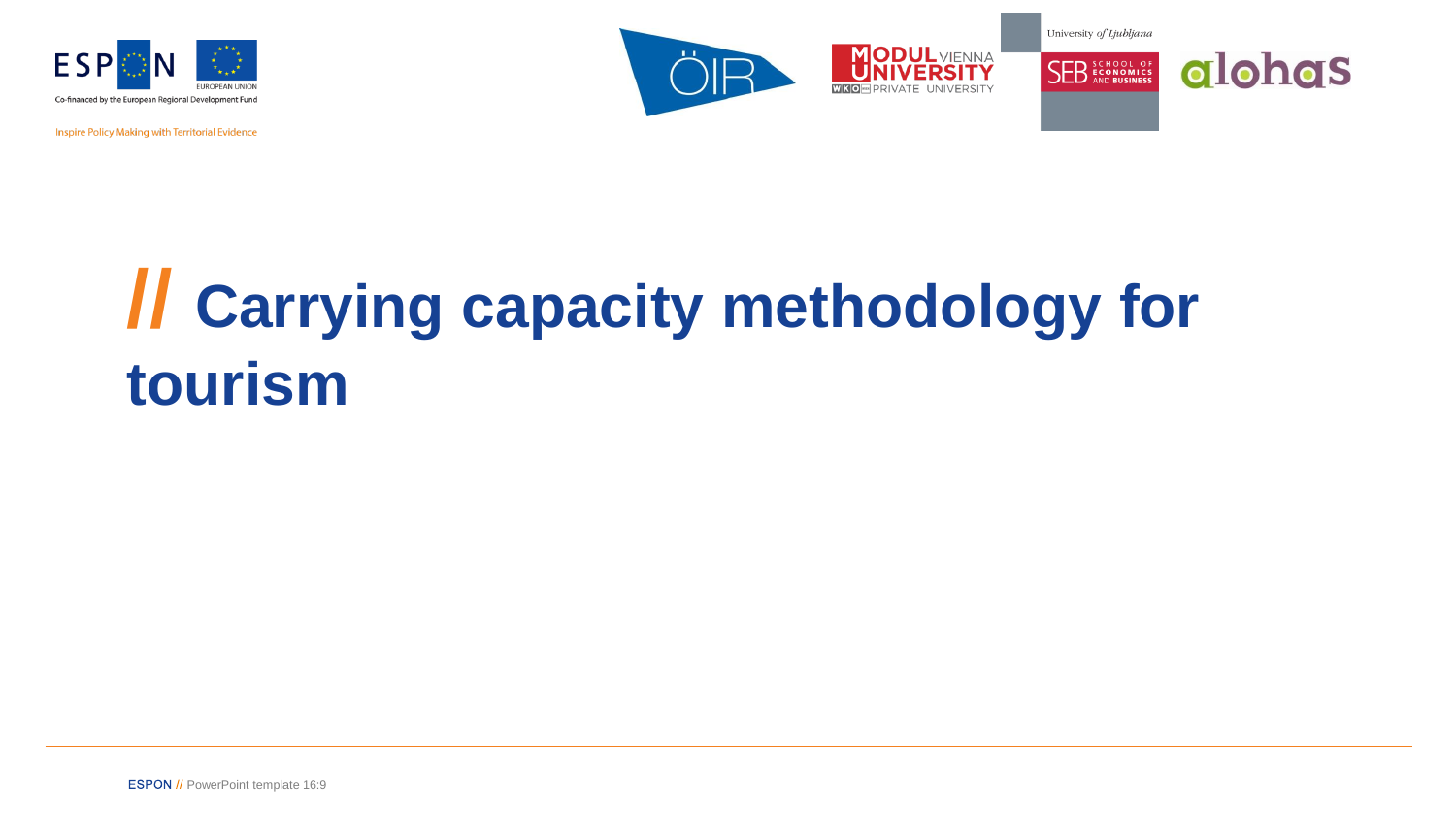## **Setting the frame or "Why should I bother in times like this?"**

- **•** All tourism destinations are at a cross road  $\rightarrow$  path dependency vs. facing the inconvenient truths (Covid19, climate change)
- **Sheding some light on how tourism interacts with the region and society will gain importance**  $\rightarrow$  decisions are to be taken on the regional/ local level
- Steering tourism and regional development needs "evidence"  $\rightarrow$  tourism is an economic sector BUT is embedded in a territorial framework
- Sensitive points in the system "tourism and society/ environment" need to be identified

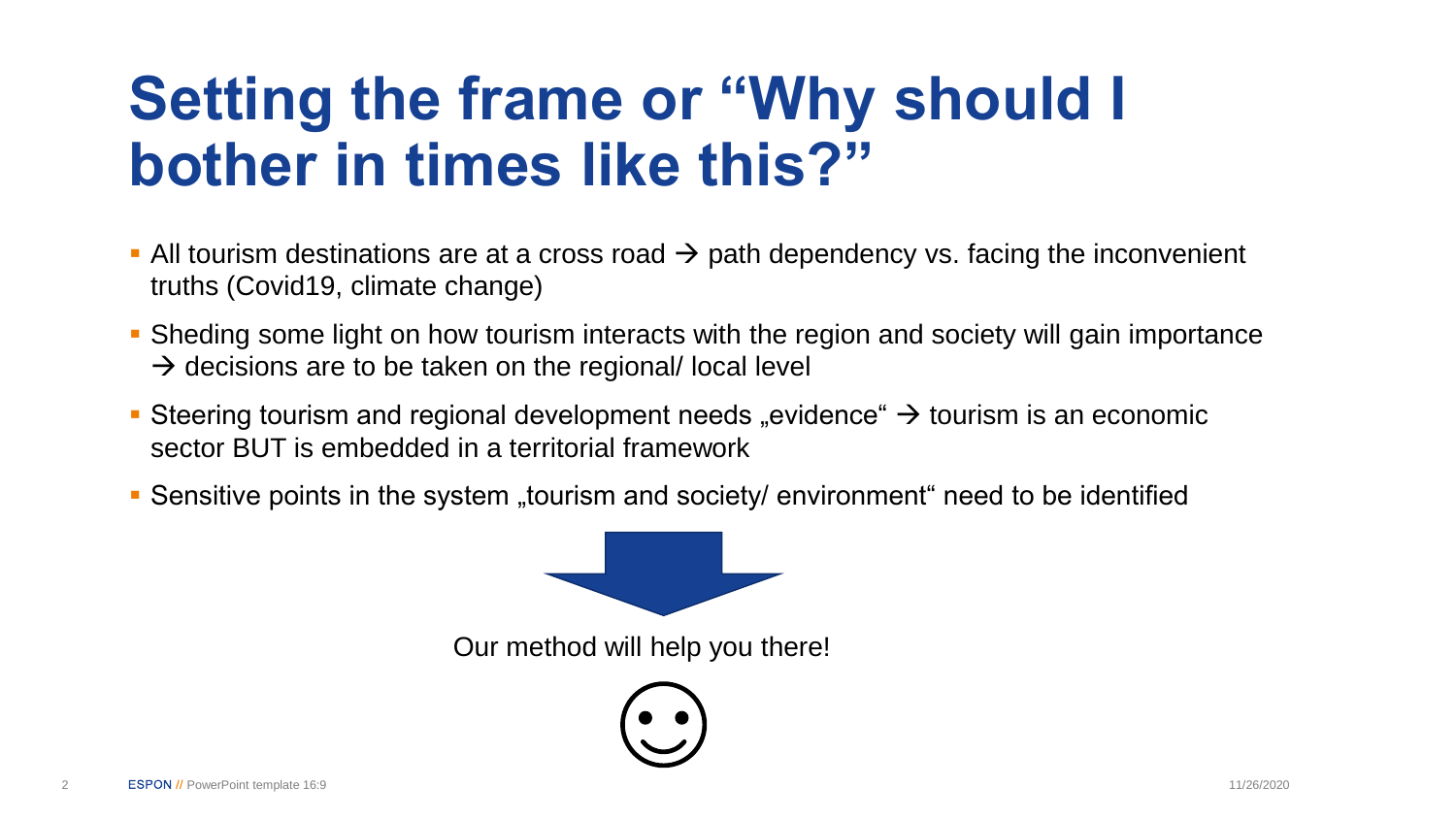#### **Background to the carrying capacity methodology**

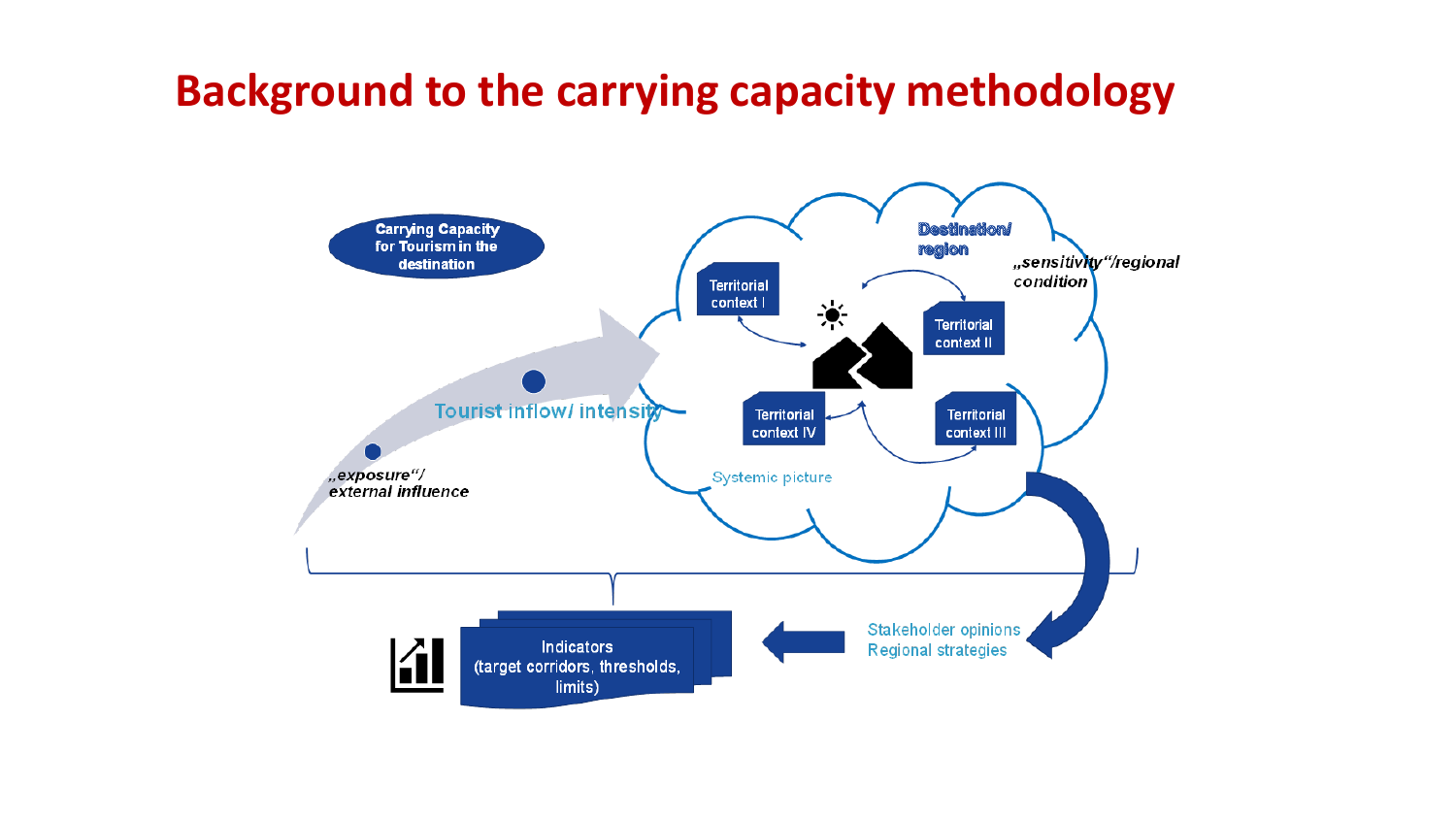### **Carrying capacity methodology: Steps**

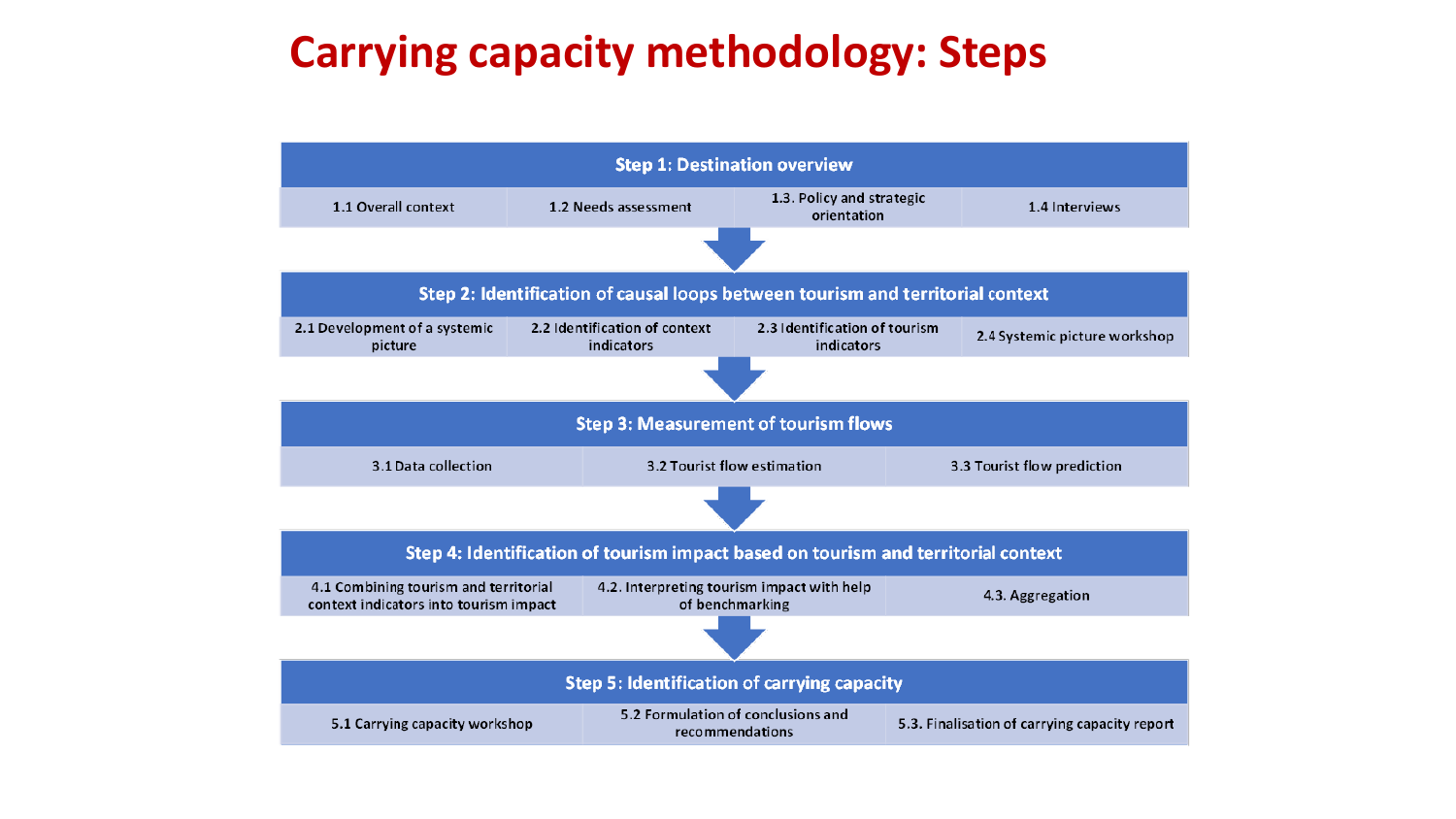### **Steps 1 and 2**



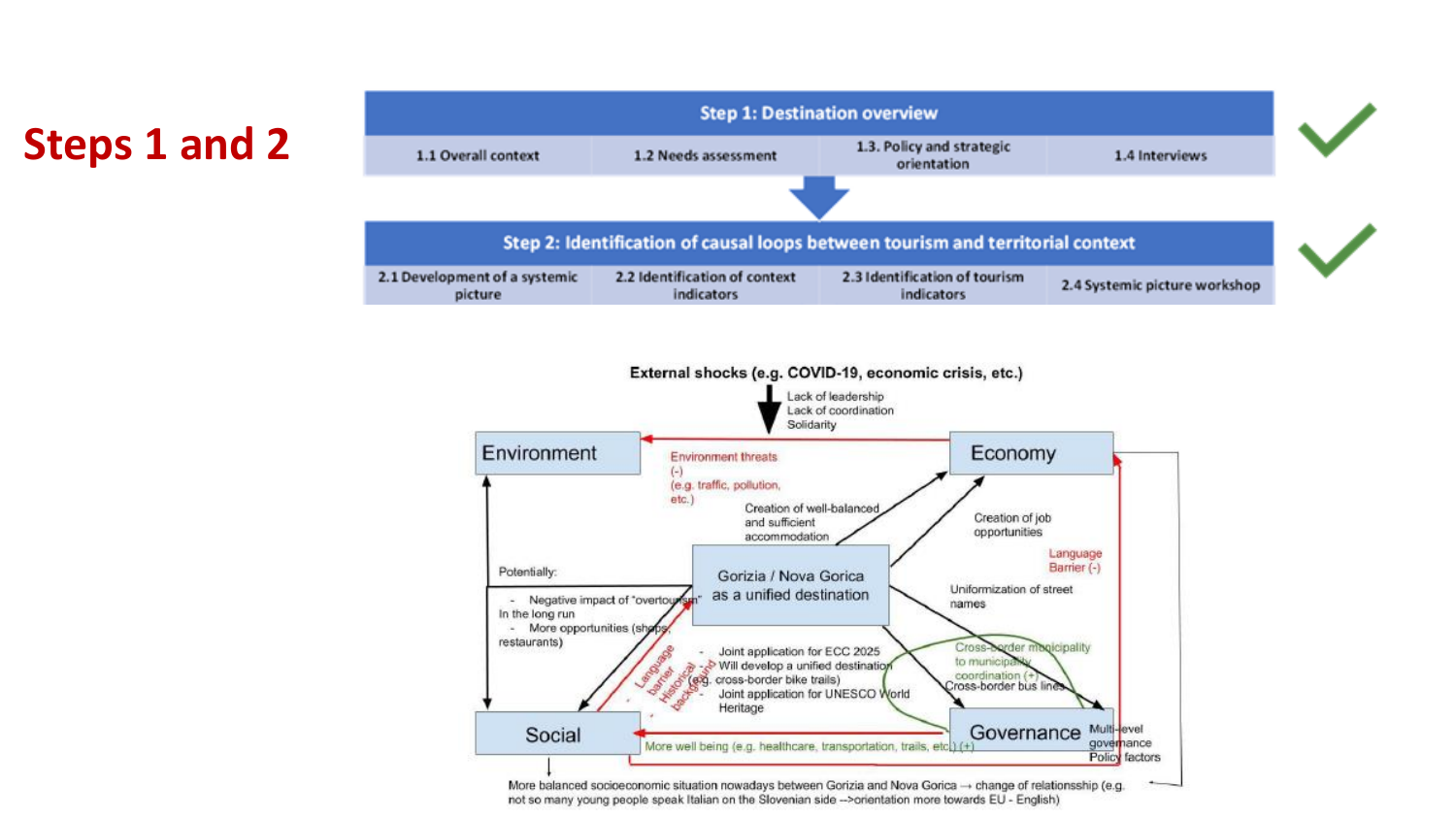#### **Step 3**



- **Based on the indicators identified by the** destination stakeholders (Step 2)
- **EXTENDING Challenges: data availability and accessibility**
- **Solution: data collection of publicly available** statistical data and purchase of big data
- **Big data in the dashboard: Instagram data** (e.g., sentiment, frequency, etc.) and POIs (points of interest) based on Open Street Map data



Divača



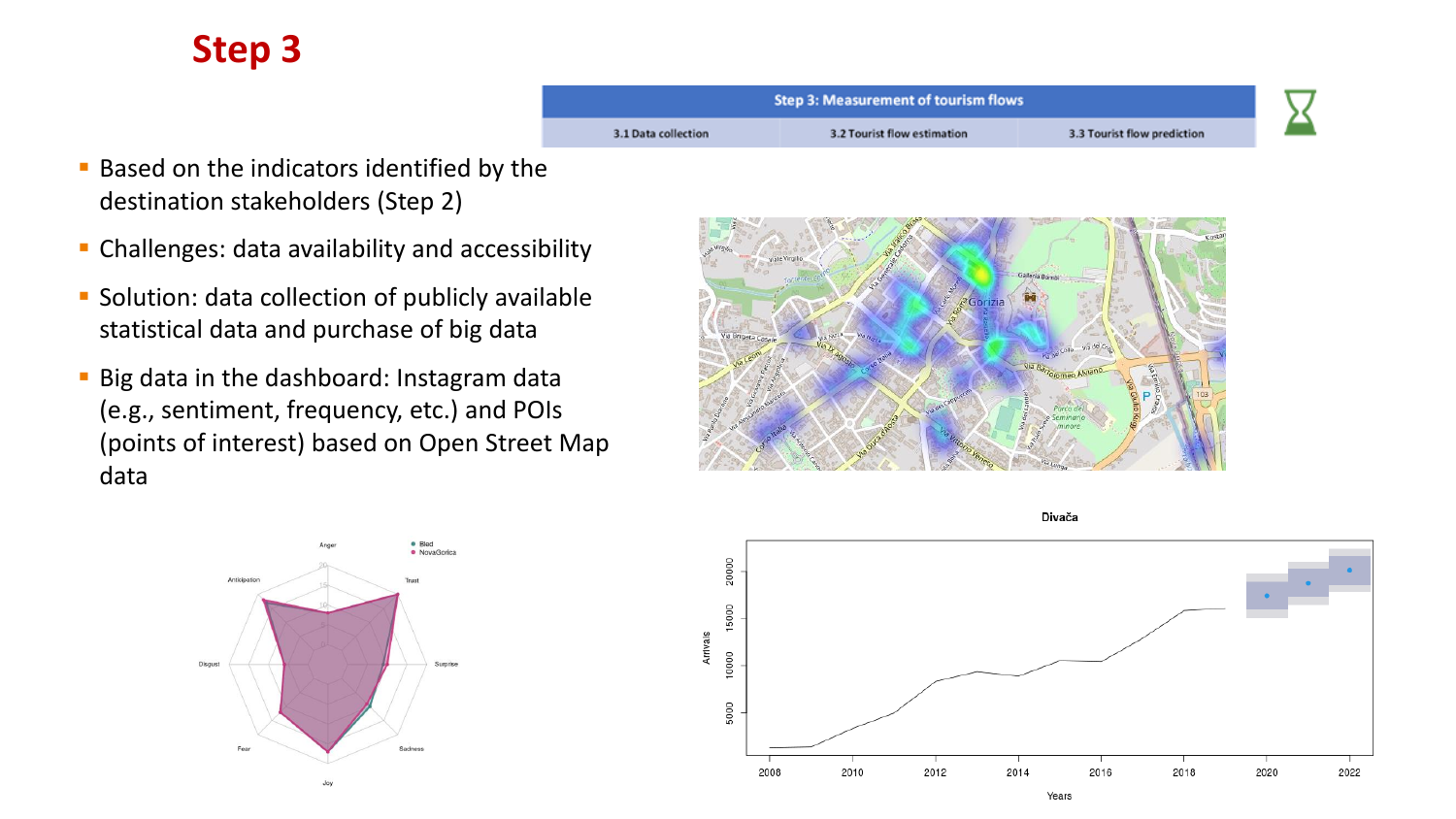#### **Sub -Step 3.2 – Tourist flow estimation:**

The tourist flow estimation can be based on a variety of available indicators in the database:

- Based on statistical data: arrivals, arrivals change, length of stay, seasonality tourism intensity.
- Based on big data: can be used to identify hotspots  $\rightarrow$  e.g. Heatmaps

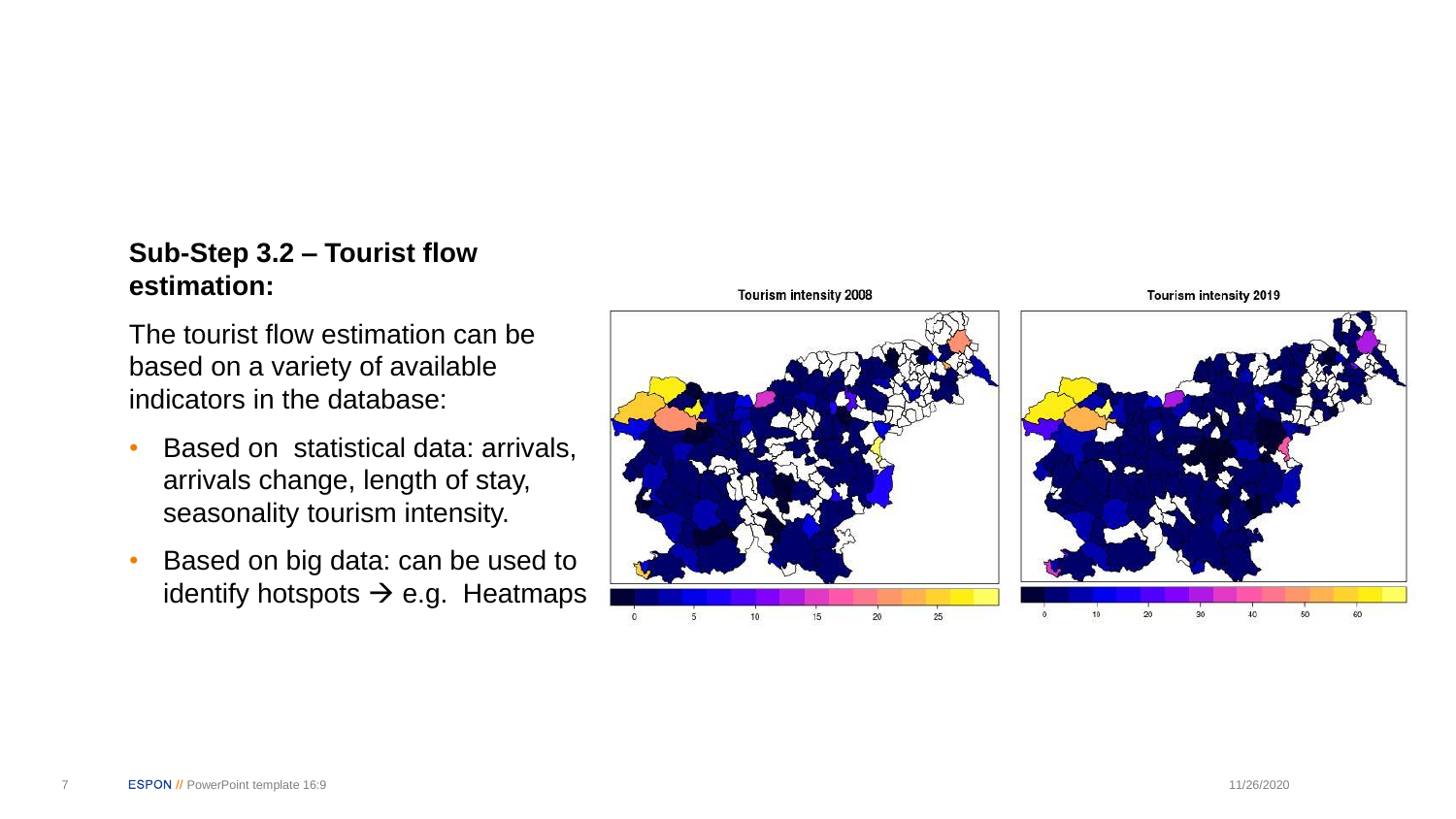#### **Steps 4 and 5**



#### **The concept … … and how one may get there**



**Bled**